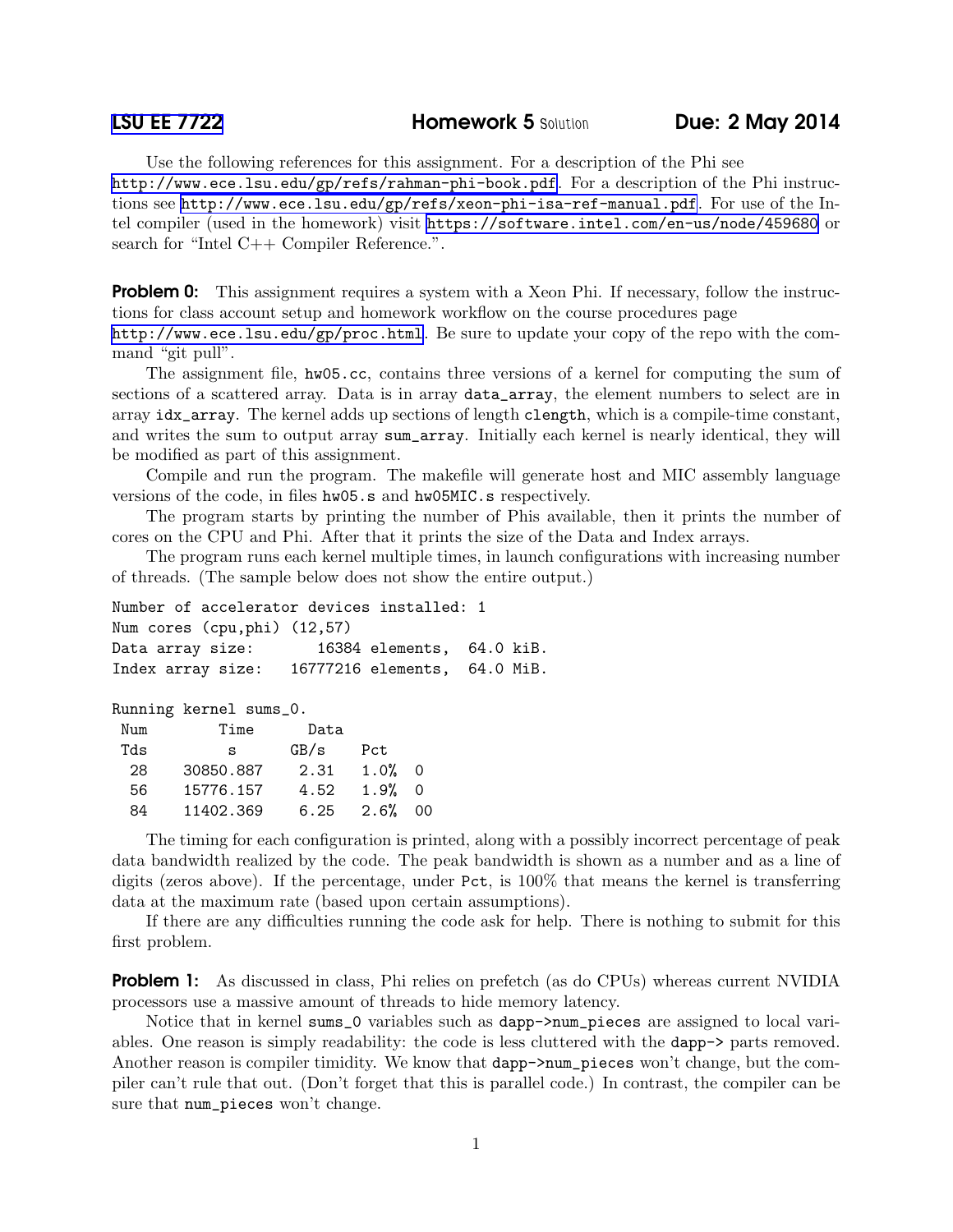Sharp-eyed students might have noticed that one dapp-> still remains in the loop body in sums\_0, though sums\_1 is done correctly in that dapp-> is removed. Run the code and compare the performance of sums\_0 and sums\_1; sums\_1 should be faster.

Explain the difference by examining the assembler code for the two routines (before modifying sums\_1). *Hint:* prefetche *is used for store addresses.*

(*a*) Based on the assembler code, why does removing dapp-> make the code run faster?

*With* dapp-> *in place the compiler can't be sure that* dapp->idx array *won't change. That is, some other thread can modify* dapp->idx array*, or at least the compiler can't rule that out. Since the compiler does not know whether* dapp->idx array *will be the same from iteration to iteration, it won't prefetch that address. That can be noticed by the lack of non-exclusive prefetch instructions.*

(*b*) How does the presence of dapp-> impede the code. *See the previous answer.*

**Problem 2:** Kernel sums\_0 and sums\_1 access array elements in an order appropriate for NVIDIA GPUs.

(*a*) Modify the code in sums\_1 so that access ordering is more appropriate for Phi.

(*b*) Indicate the performance improvement obtained.

**Problem 3:** The ptri512 and ptrf512 data types contain an attribute that indicates the pointer value is a multiple of 64 bytes (512 bits). (They are declared using a typedef near the top of the file.) The compiler can use this information to generate better code.

(*a*) In sums\_1 (the one re-written for the previous problem) use these types in the place or places where they will make a difference.

*Note: if the type is used in conjunction with the attribute* const *then the compiler (at least icpc version 14.0.1) will ignore the alignment attribute.*

(*b*) There is at least one array for which the special type is not needed (even though the array address has the proper alignment). Identify the array and explain why it is not needed.

It's not needed for data\_array because it will be accessed using gather instructions, so alignment does not matter. It's not needed for sum\_array because we only write a scalar value of four bytes, so it doesn't help knowing that the *array is 64-byte aligned.*

**Problem 4:** The Intel compiler should unroll the piece loop, even if the iteration (trip) count is not known at compile time. However, the compiler will not group the loads to idx\_array at the top of the unrolled loop because of possible aliasing with sum\_array.

When we encountered a similar problem in CUDA code we used a local array for sum\_array, removing the fear of aliasing from the compiler's decision making process, and so enabling it to place the idx\_array loads at the top of the loop.

Based on the Phi microarchitecture, explain why this would not make much of a difference for Phi.

Note: Do not write any code for this problem, just answer the question. Another note: It actually does realize about 10% speedup, perhaps due to other scheduling benefits.

*The Phi implementation stalls a thread on a cache miss. That means if you have two consecutive loads and the first one misses the cache the second one won't execute until the data arrives. In contrast, one NVIDIA devices a thread does not stall until the consumer of the loaded value is reached.*

*Phi relies on prefetch instructions (and hardware prefetch) where current NVIDIA devices rely on multithreading. So for each load instruction there is a corresponding prefetch that was executed many iterations back. If this is working properly then after the first few iterations loads will hit the cache and so their positioning is less important.*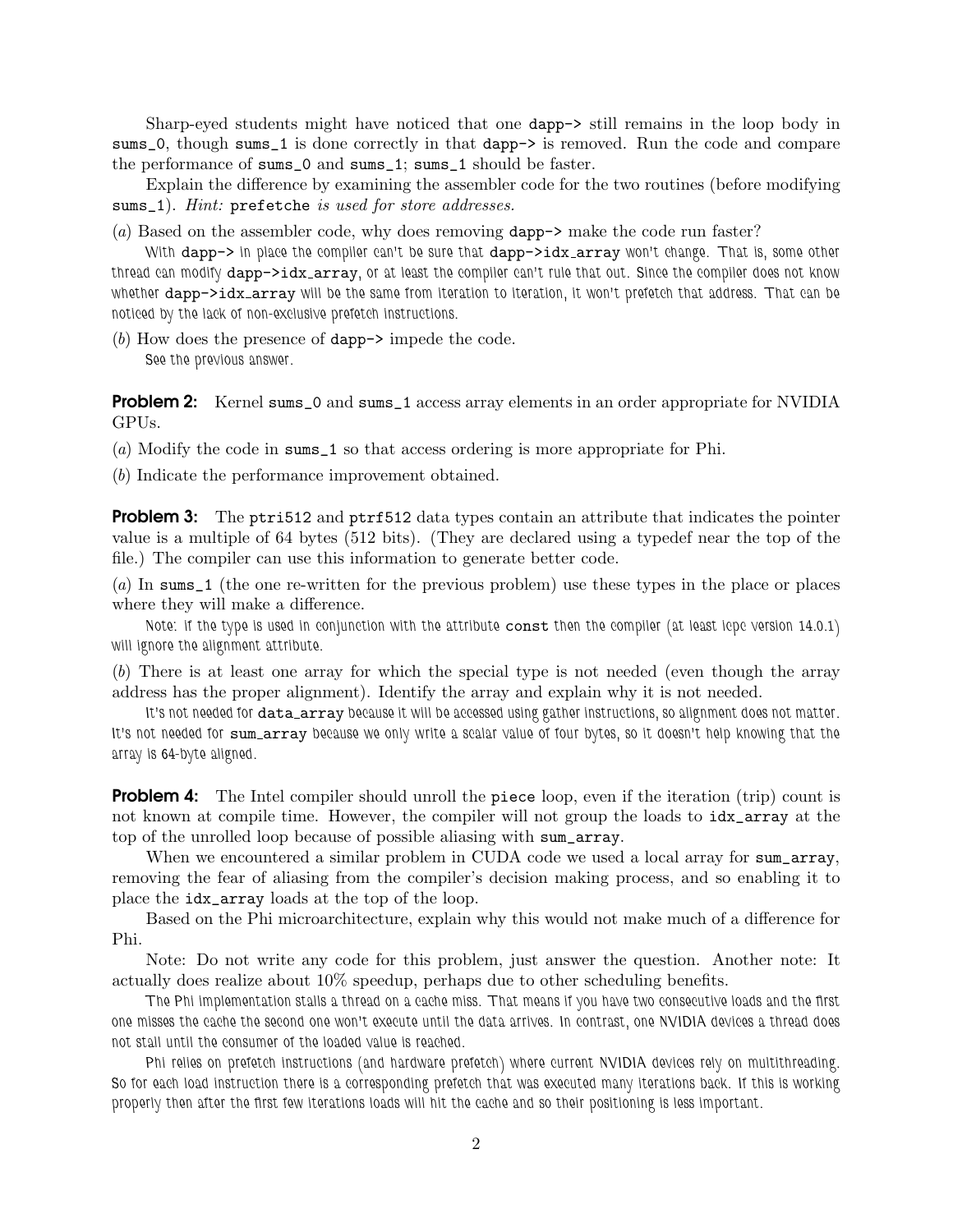**Problem 5:** Consider the two ways of accessing array elements, the GPU ordering used in sums\_0 and the Phi ordering in a correctly solved sums\_1. Answer the questions below for sums\_0 and sums\_1 and take into account the value of clength, which is 16, and assume the program is run with the default parameters.

(*a*) Explain the difference in performance of the two orderings for access to idx\_array.

*An individual thread accesses 16 consecutive elements of* idx array*, for a total size of 64 bytes (assuming a 4 byte integer). If*  $idx = array$  *is 64-byte aligned then each thread accesses exactly one line for both the* sums 0 and sums 1 *orderings. Differences in performance would likely be due to the overhead of index arithmetic, which would affect unrolled loops and prefetching. Suppose the compiler wanted to insert a prefetch of data ten iterations ahead. For the sums* 0 *v*ersion the index of the  $\mathtt{idx\_array}$  element to prefetch would be the current index ( $\mathtt{piece}$ ) plus  $10\times16\times T$ , where  $T$ *is the number of threads. Since* T *is not known at compile time the compiler would have to insert arithmetic instructions to do the computation. In contrast, for* sums 1 *the index to prefetch would be just* piece + 10\*16*, so less arithmetic is needed.*

(*b*) Explain the difference in performance of the two orderings for access to data\_array.

*There should be no difference for* data array *because it is indexed by what is effectively random numbers (the elements of* idx array*).*

(*c*) Explain the difference in performance of the two orderings for access to sum\_array.

*The different orderings should affect* sum array *the most because for the* sums 0 *ordering consecutive elements of* sum array *will be accessed by different threads, and so one cache line can hold elements accessed by—and written by—multiple threads. With a 64 byte line size, each line can hold* 64/4 = 16 *elements. Each writer will have to get an exclusive copy, forcing the line to be invalidated in the cache of the previous writer. (The term* false sharing *is used to describe this situation: multiple threads accessing non-overlapping portions of the same line.) In contrast, with the* sums 1 *ordering, consecutive elements of* sum array *will usually be accessed by the same thread, so false sharing will only occur in* T − 1 *places, where* T *is the number of threads, and no false sharing at all will occur if the number of elements per thread is a multiple of 16.*

**Problem 6:** One advantage of the Phi over the Kepler is the 512 kiB L2 cache, providing more medium-speed storage.

(*a*) Look at the impact on performance when varying the size of the data array. The data array size can be specified with the first argument; the number of elements in the data array is  $1024 \times a$ , where  $\alpha$  is the first argument. The default values is 16, so running hw05 16 gives the default data size.

(*b*) Explain at which data-array sizes you expect performance to change, and contrast it with where performance does change.

*The L1 data cache is* 32 kiB *and the L2 cache is* 512 kiB*. The caches would be used for all three arrays. So one might guess that there would be performance changes at data array sizes less than* 32 kiB *and* 512 kiB*.*

**Problem 7:** The code for computing the sum uses multiple vector instructions, which is inefficient compared to the way the sum is found on NVIDIA GPUs. It is inefficient because the number of lanes computing the sum drops by half in each of the four steps. In contrast, each thread in a CUDA warp is doing useful work when computing the sum in the Homework 3 version of this code.

(*a*) Modify sums\_2 so that the compiler will efficiently use a vector add to compute the sum. This can be done by rearranging elements so that each lane of a vector is from a different piece (value of piece), rather than a different component of a piece (value of i). (Note: Don't worry if the code runs more slowly than sums\_1.)

*One big difference between programming in CUDA and in C for Phi, is that in CUDA we explicitly indicate what each thread should do. The corresponding thing in Phi is indicating what each lane should do, but that's not implicit, the compiler has to vectorize based on the code we wrote, and it doesn't always do what we want.*